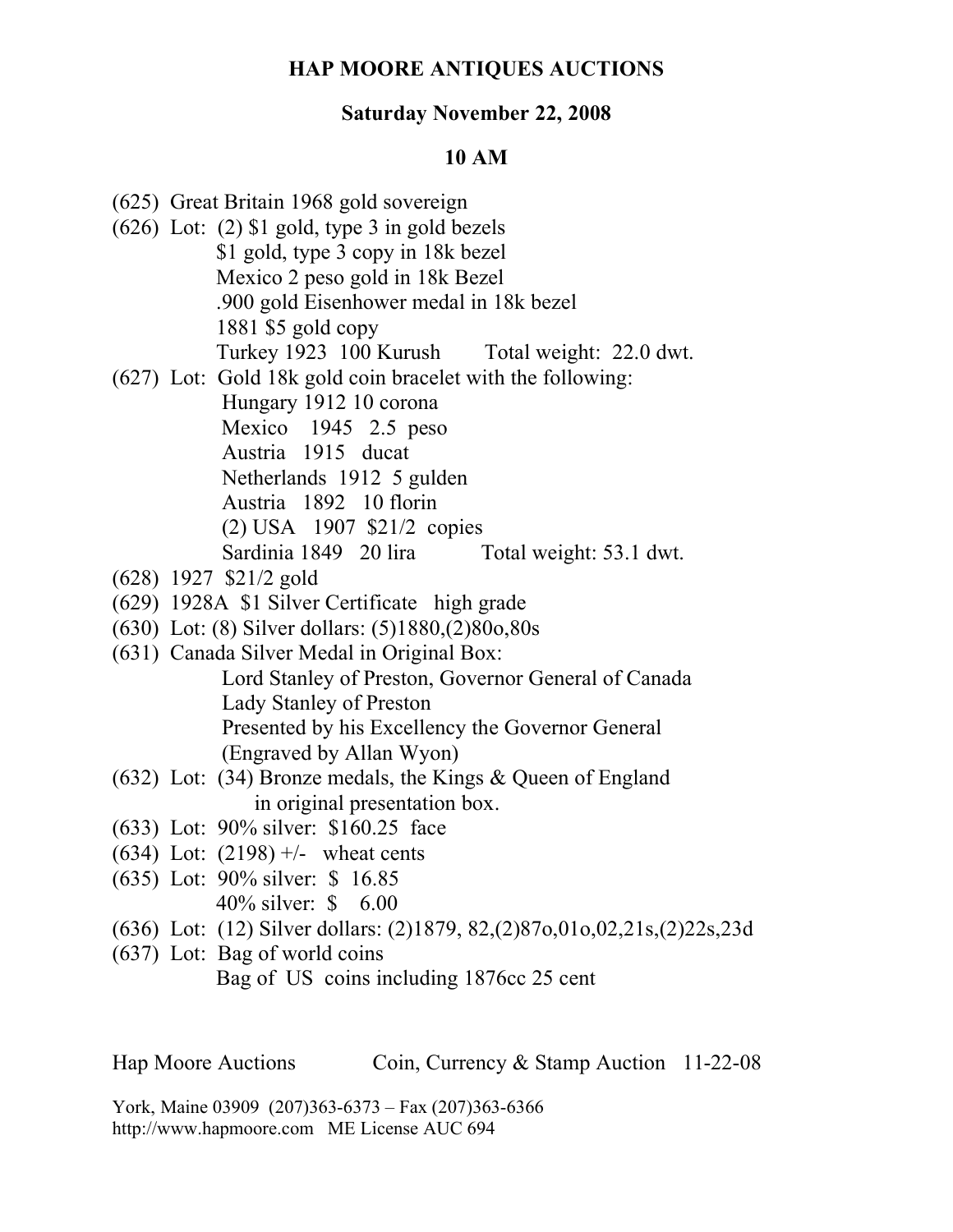Envelope world banknotes

- (2) \$1 silver certificates, 1935-57
- 1935A \$1 silver certificate, Hawaii
- (3) \$2 US Note, 1953-63
- 1963 \$5 US Note
- (2) Albums cents: 1909-64
- $(217)$ <sup>+/-</sup> wheat cents
- (638) 1919 50 cent High Grade
- (639) 1906s \$5 gold
- (640) 1812/11 50 cent
- (641) Lot: (20) Indian cents 1869-1908 1853 3 cent silver 1830 10 cent (2) 2 cents: 1864,66 1856 25 cent 90% silver: \$1.60 face Civil War token: L.H. Randall, Grand Rapids, Mi. Bag of damaged US coinage
- (642) Lot: Bag of world coins with some silver (3) Mexico 8 Reales: 1862 ZsVL, 1874ZsJA, 1876 MoBH Uruguay 1917 50 cent France 1845BB 5 Franc
- (643) Lot: (3) Half Cents: 1825, 28, 32
- (644) Lot: (2) 10 cents: 1937, 46 1932 25 cent (3) 50 cents: 1893 Columbian, 1917, 1934
- (645) Lot: (6) silver dollars: 1878 7/8 TF, 86, 88,98,21,22
- (646) Lot: (4) Coin boards: (100) 10 cents: 1893-1940
	- (85) 5 cents: 1883-1961
	- (61) cents: 1864-1941
- (647) Lot: (7) Large cents: 1798, 1822, 26,46,50,52,53
- (648) Lot: 1723 Hibernia 1/2 cent
	- (2) 1786 Connecticut Cents
	- (4) Cents: (3)1857 FE, 1863
- (649) Lot: 1865 2 cent

Hap Moore Auctions Coin, Currency & Stamp Auction 11-22-08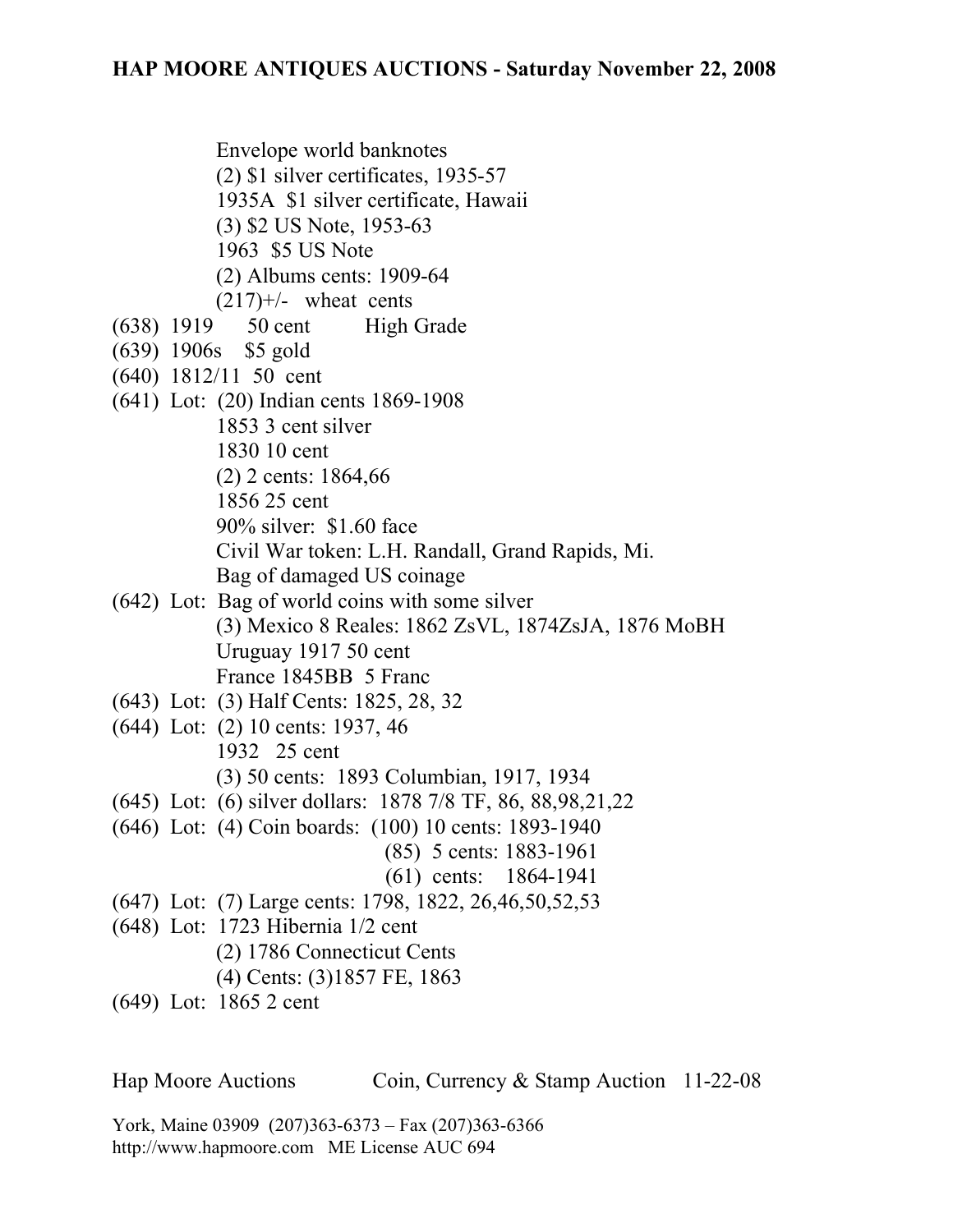1852 3 cent silver (3) 10 cents: 1875,84,1910 (3) 25 cents; 1875,90,1912 1906o 50 cent (650) Lot: (55) Wheat cents (10) Buffalo 5 cents Bag of assorted world coins with some silver Bag of assorted tokens Bag of assorted cull coins 40% silver: .50 90% silver: \$2.20 (5) 5 cents: 1887,88,(2)89,91 (4) silver dollars: 1880,84,90o,23s (651) (1652) Massachusetts Oak Tree 2 Pence, date illegible (652) Lot: (4) 41 silver certificates; 1935-57 1953 \$2 US Note 1928B \$2 US Note 1934D \$5 Silver Certificate 1935A \$1 Silver Certificate, Hawaii 1923 \$1 US Note North Missouri Railroad 50 cent scrip (653) Lot: 1863 \$2 Confederate 1863 50 cent Confederate 10 cent Fractional note \$5 5-5-1780 Massachusetts note, punch cancelled \$1/6 1-17-1776 Continental Currency (654) Lot: Iowa State Society, Sons of American Revolution medal Excellence in the Study of History of the US, 1915 By L.E. Caldwell & Co. Bag of assorted US & world coins (655) Lot: (23) \$1 Silver Certificates: 1935-57 (3) 1928 \$2 US Notes 1976 \$2 FRN 1934A \$10 silver certificate, North Africa (4) \$5 Silver Certificates: 1934-53

Hap Moore Auctions Coin, Currency & Stamp Auction 11-22-08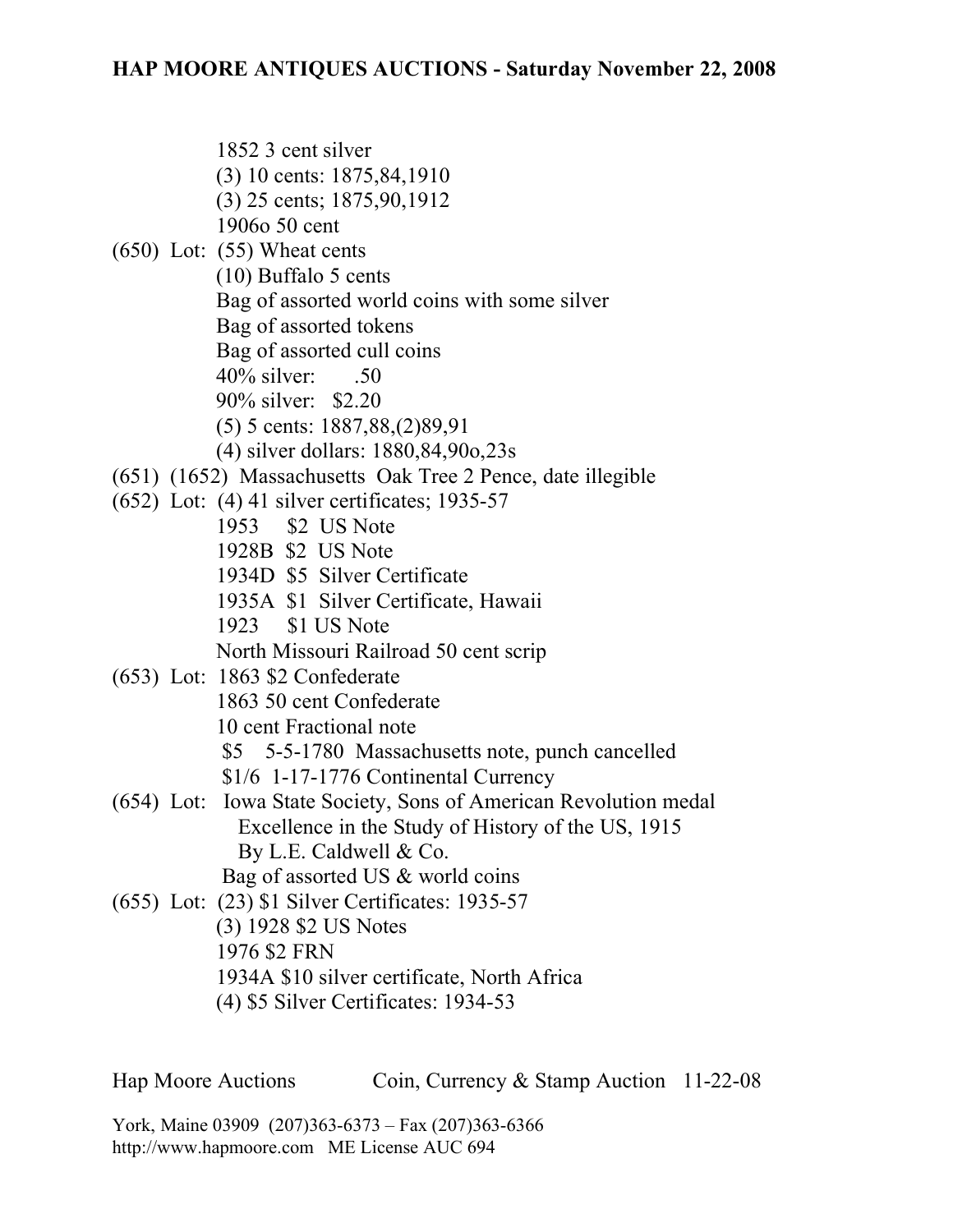10 cent Fractional note Canada 1900 25 cent fractional note Assorted world currency

- (656) Lot: (22) Indian cents: 1862-1909 1852 3 cent silver Bag of world coins including some silver  $(6)$  "V" 5 cents (7) 10 cents: 1877s,92,99,11d,(2)12d,13
- (657) Lot: (12) Large Cents: 1801,21,22,26,33,37,38,41,43, 52,53, dateless
- (658) Lot: 1899 \$1 Silver Certificate 1935A \$1 Silver Certificate
- (659) Alexander Humboldt bronze medal, extra high relief
- (660) Lot: 1798 cent
	- Bag of world coins Bag of world currency
- (661) 1917 \$2 US Note 1864 \$10 Confederate 1976 \$2 FRN (2) 1957A Silver Certificate
	- (2) Military Payment Certificates
- (662) 1862 \$2 US Notes, payable in New York
- (663) Lot: (40) Society of Medallists medals by Medallic Arts Co. Medals #1-27, 31-32, 34-44. Issued 1930-1951 In original case of issue. Many have original paperwork
- (664) Lot: (7) medals: William Freeman Snow, Medallic Arts Co. God Bless Us Everyone, Xmas Carol, 1843, Med. Arts Co. Coin Tiberius, fine silver Charles Daly medal, Medallic Arts Co. Abraham Lincoln by Caverley, Medallic Arts Co. Mark Twain centennial. 1935 Cannon Mt. aerial tramway medal, bronze over white medal Lindbergh medal, 1927, French by Prudhomme
- (665) Lot: worldwide currency US checks

Hap Moore Auctions Coin, Currency & Stamp Auction 11-22-08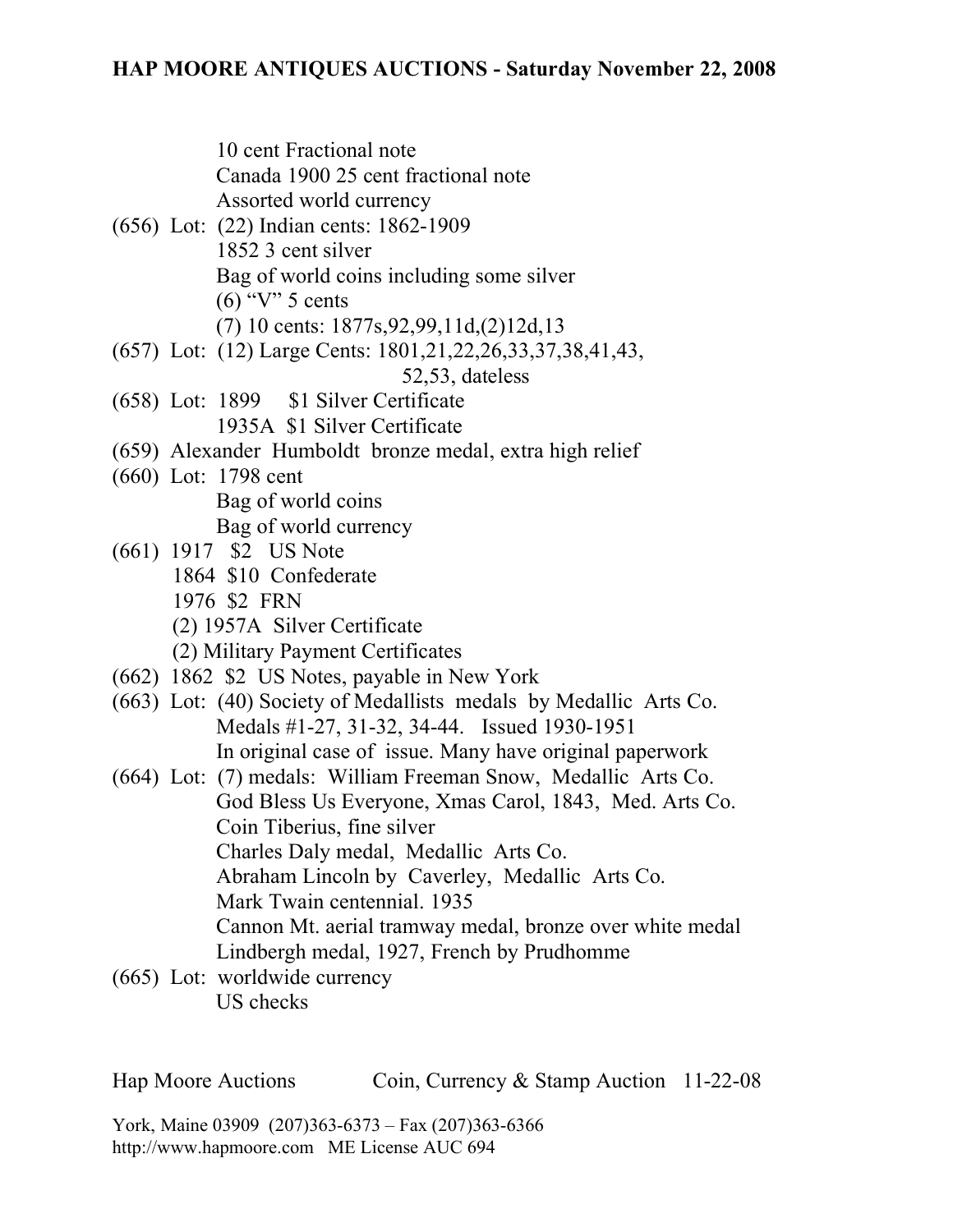(2) 1864 \$5 Confederate

1864 \$10 Confederate

(666) Bank of the State of South Carolina, uncut sheet, 2-1-1863 Uncut sheet, 4 x 25 cent notes,

6 x 50 cent notes, 8 x 75 cent notes

- (667) Lot: 90% Silver: \$17.10 face
- (668) Box of postal envelopes & cards
- (669) Box of empty stamp albums & stamp catalogs
- $(670)$  Lot: US & world, mint & used including Duck stamps
- (671) US stamp album, mint & used. Some better mint.
- (672) Lot: US mint & used
- $(673)$  Lot: Early stamped & stamp-less covers
- (674) Lot: US & worldwide, mint & used US & worldwide covers
- (675) Lot: (5) Albums: US & worldwide, mint & used
- (676) Lot: US  $&$  world covers. Includes US  $&$  France dual postage cover.
- (677) Lot: US & worldwide, mint & used Includes partial coil of US Postal test stamps
- (678) Lot: US  $&$  world covers  $&$  postal stationary
- (679) Lot: 1923 \$1 Silver Certificate 1864 \$50 Confederate
- (680) Lot: (86) Sterling silver medals in covers, Franklin Mint  $(67.00)$ +/- troy ounces
- (681) Lot: US mint  $&$  used in albums  $&$  stock books, many better.
- (682) Lot: US & foreign covers
- (683) Lot: (2) Boxes of US & world, mint & used. Many better US.
- (684) #630 White Plains souvenir sheet , MH
- (685) #1 Used on paper
- (686) US album, mint & used. Contains #230-239, 228,229,285-291, 294-99, 803-834 MH
- (687) #C1-C11 MH
- (688) Lot: Official Stamps: Agriculture O1-O9

| $\sqrt{2}$ | Justice | 025-034 |
|------------|---------|---------|
|            | Navy    | O35-O45 |

Hap Moore Auctions Coin, Currency & Stamp Auction 11-22-08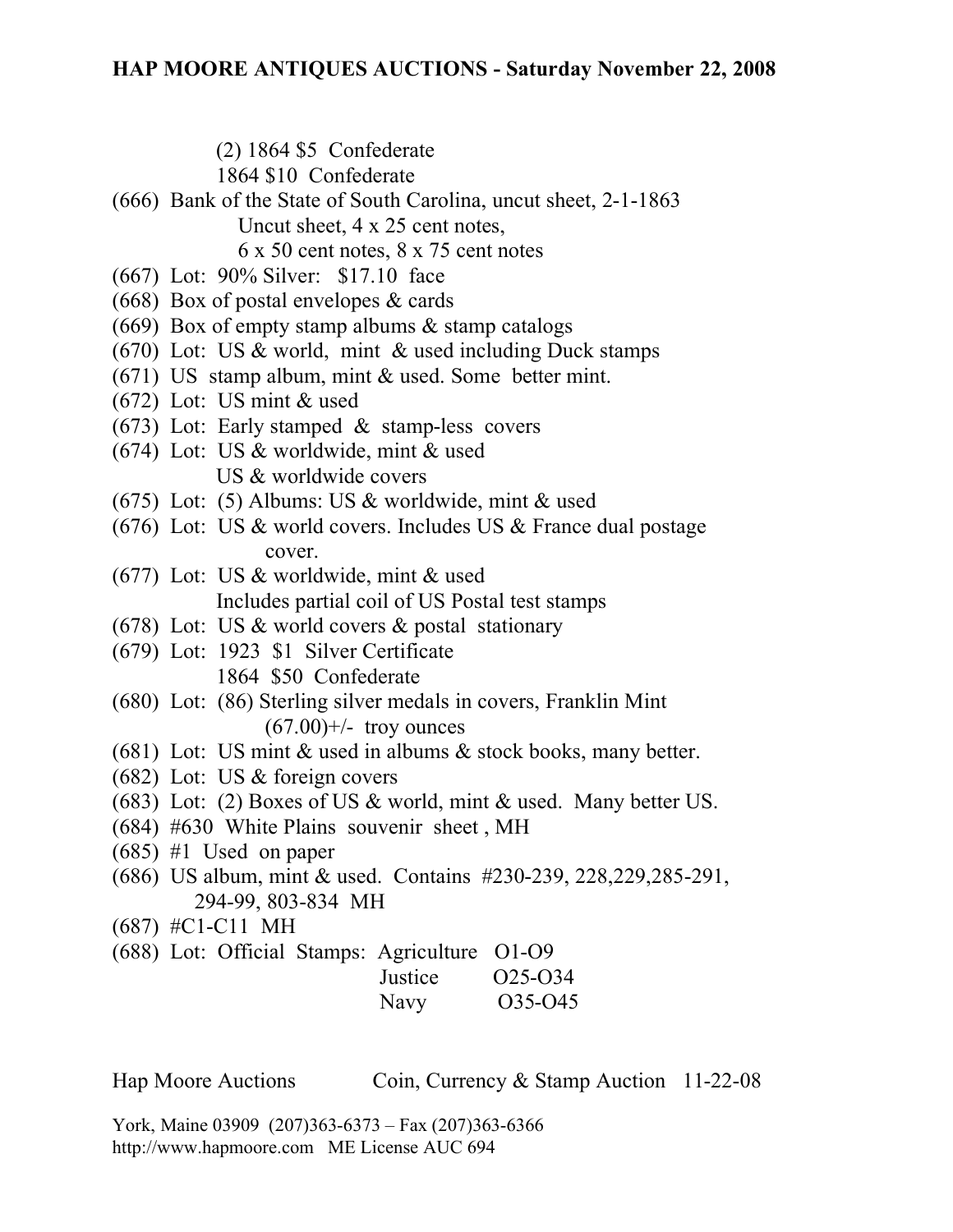## **HAP MOORE ANTIQUES AUCTIONS - Saturday November 22, 2008**

State Dept O57-O67 All MH

- (689) Mercury Dime album: 1916-45 complete except 1916d
- (690) Lot: (2) Boxes US & UN first day covers
- (691) Lot: (2) Boxes US & world covers. Includes dual postmark cover US & Netherlands
- (692) Lot: (3) Boxes worldwide, mint & used
- (693) Lot: (2) Albums US & world, mint & used
- (694) Box US mint
- (695) (5) Albums US & worldwide, mint & used
- (696) Box US & world covers & postage, mint & used
- (697) Box US  $\&$  world covers  $\&$  postage, mint  $\&$  used
- (698) Lot: (5) cents: 1839,(2)64,66,1933 High Grade
	- (2) 5 cents: 1868,97
	- (2) 10cents: 1834,86
	- 1880 silver dollar
	- 1863 Civil War token, Union Forever
	- Bag of US & world coins, some silver
- (699) Lot: 1866 2 cent
	- (4) 5 cents: 1869,92,93,01
	- 1893 Columbian 50 cent
	- 1921 Morgan silver dollar
	- Japan mpc note

Hap Moore Auctions Coin, Currency & Stamp Auction 11-22-08